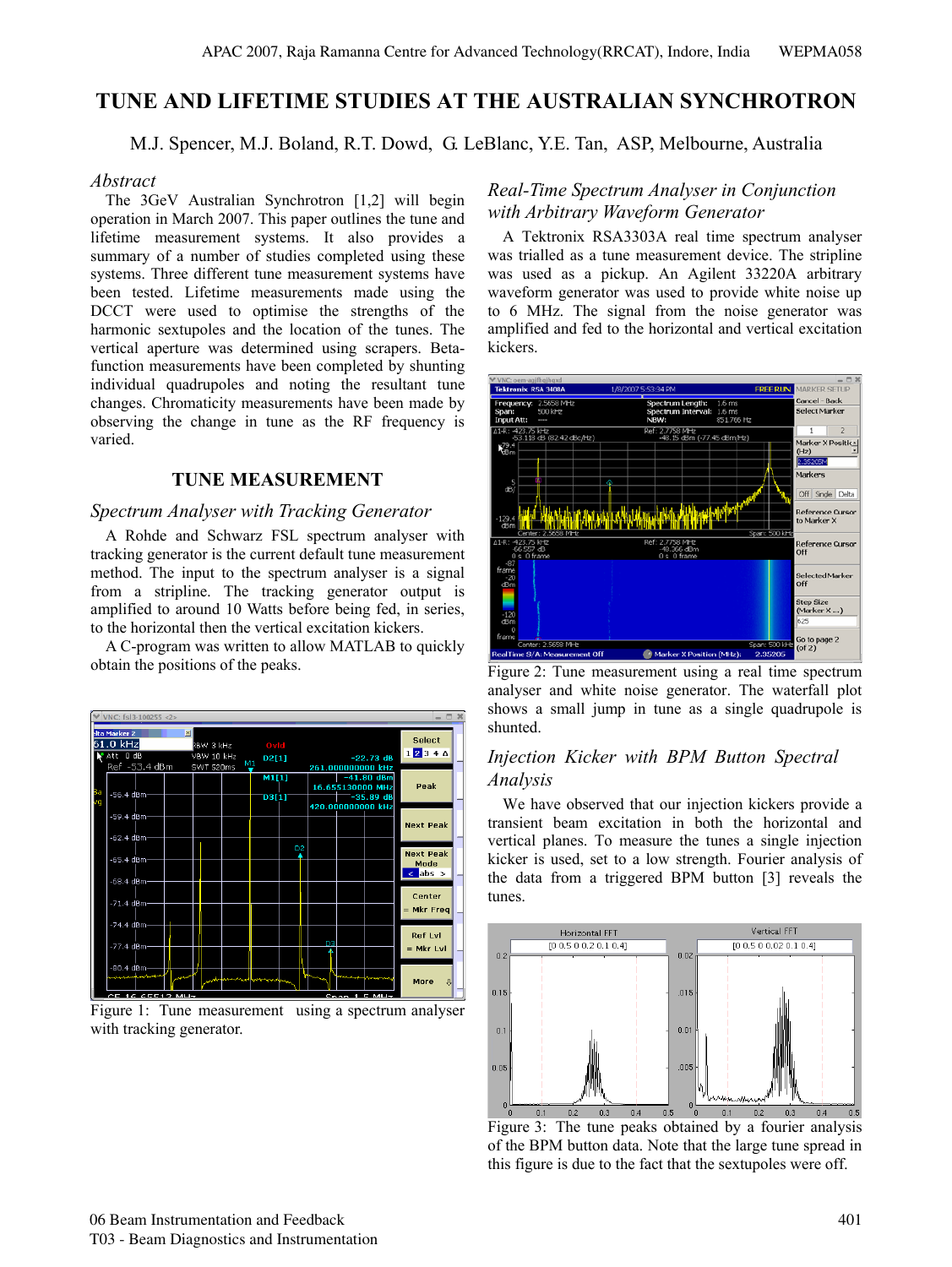### **LIFETIME MEASUREMENT**

The Bergoz DCCT (Direct Current Current Transformer) provides a DC voltage proportional to the storage ring current. This is then fed to an ADC through an RC filter. The data is provided to MATLAB where the lifetime is determined using a gradient fit.



(blue) measurements taken over 16 hours during commissioning activities. Figure 4: An example of a current (red) and lifetime

A single tune or sextupole scan may require hundreds of lifetime measurements. Therefore, it is important that each lifetime measurement is completed as quickly as possible. To achieve this, it was important that the noise on the DCCT was reduced to the minimum achievable level.

# **STUDIES USING TUNE AND LIFETIME MEASUREMENTS**

#### *Harmonic Sextupole Optimisation*

The lifetime was plotted as a function of the harmonic sextupole strength. It was found that the lifetime was maximised when the SDA family was set 15% higher than the SFA family.



Figure 5: The change in beam lifetime as the harmonic sextupole families were varied.

#### *Tune Space Optimisation*

A tune scan was completed. With a ring symmetry of 14, the tune had very little effect on the lifetime. In order to see an effect, a single quadrupole was shunted to create a ring symmetry of 1. Figure 6 below shows that there was a clear effect on the lifetime as the tunes approached lines of resonance. This plot will become useful as wigglers are installed and the symmetry of the ring is affected.



and vertical tunes were varied (dispersion was kept constant). Figure 6: The change in beam lifetime as the horizontal

#### *Measurement of Vertical Aperture*

The vertical aperture was measured at the position of the scrapers. Each scraper was moved in and the lifetime plotted versus scraper position. It was found that the scrapers are offset by 150 μm. In the plot below (figure 7) this offset has been removed.



upper and lower vertical scrapers. Note that each data set was taken at different beam currents. Figure 7: The lifetime as a function of the position of